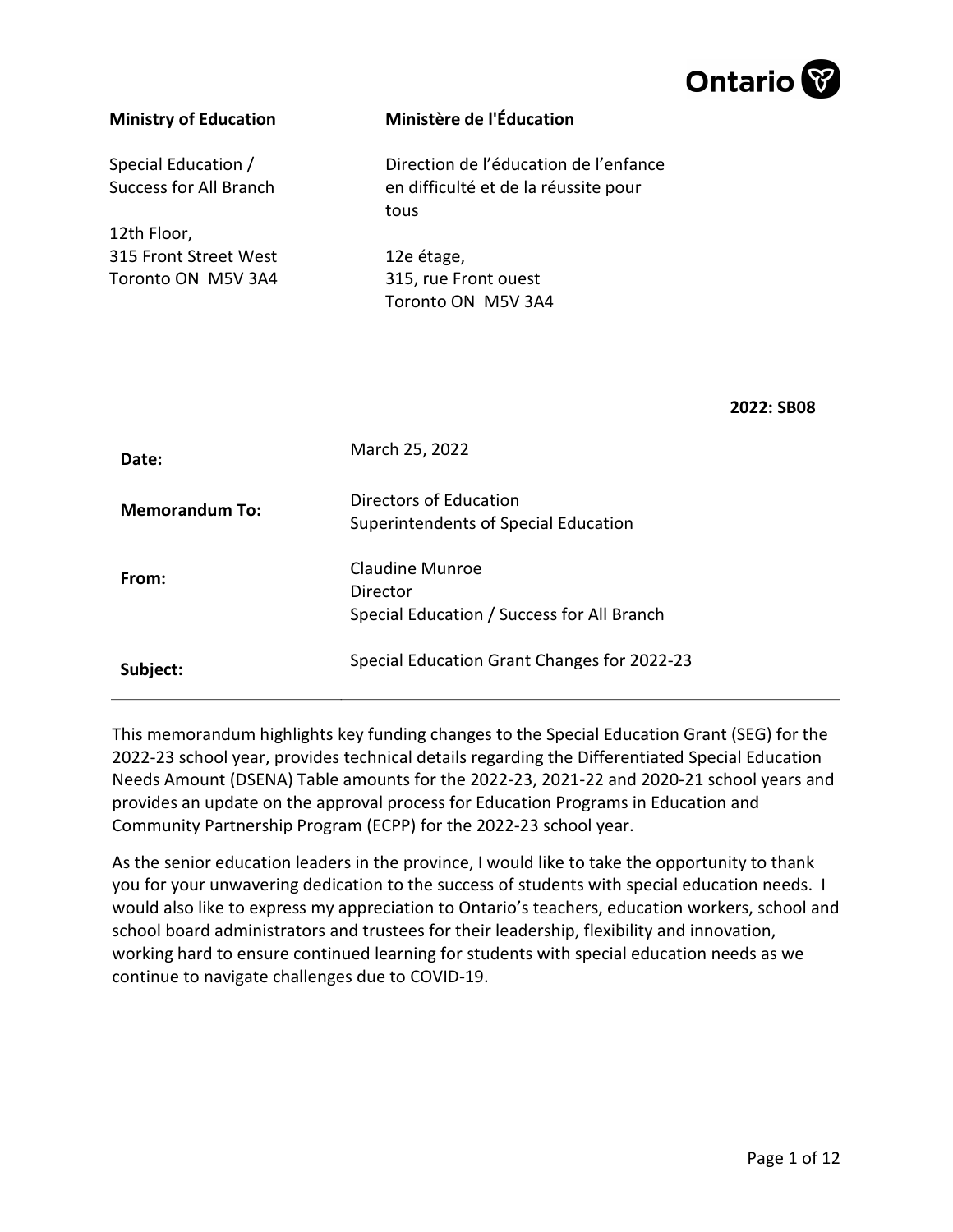#### **NOTICE:**

Some of the elements and proposals set out in this memo can only take effect if certain regulations are made by the Minister of Education or Lieutenant Governor in Council under the *[Education Act.](https://www.ontario.ca/laws/statute/90e02)* Such regulations have not yet been made at the time this memo was published. Therefore, the content of this memo should be considered subject to such regulations, if and when made.

### **SPECIAL EDUCATION GRANT FUNDING CHANGES FOR 2022-23**

#### **1. Introducing a new \$16.3 [1](#page-1-0) million Local Special Education Priorities Amount within the Special Education Grant's (SEG) Differentiated Special Education Needs Amount (DSENA).**

<span id="page-1-1"></span>Starting in the 2022-23 school year, the Priorities and Partnership Funding's (PPF) \$16.3 million [Special Education Supports](https://efis.fma.csc.gov.on.ca/faab/Memos/B2021/B07_EN.pdf) amount will become the Local Priorities Amount and be transferred into the Special Education Grant's DSENA. This amount will be allocated to school boards to address local priorities such as:

- additional educational staff and/or professional/paraprofessional staff to support students with special education needs (e.g., special education resource teachers, educational assistants, speech-language pathologists, occupational therapists, and psychologists among others); and
- other local priorities such as evidence-based programs and interventions, as well as transition supports.

### **2. \$7.4 million funding increase for Assistive Technology into the Special Equipment Amount (SEA) Per-Pupil Amount (PPA)**

Starting in 2022-23, the ministry will provide \$7.4 million in additional funding via the SEA PPA. This additional investment will help boards in acquiring and maintaining assistive technologies and related hardware and software for students with special education needs. As a result, SEA PPA base funding is increasing to \$20,000, and the per pupil amount is increasing to \$39.46.

### **3. \$1.4 million funding increase for the Northern Supports Component within the Special Education Grant's (SEG) Differentiated Special Education Needs Amount (DSENA).**

An investment of \$1.4 million is being added to the DSENA Measures of Variability's (MOV) Northern Adjustment through sub-category 7A, the Northern Supports component.

• The amount for the North East cooperative, administered by District School Board Ontario North East, will be increased by \$0.6 million to \$4.1 million.

<span id="page-1-0"></span><sup>&</sup>lt;sup>[1](#page-1-1)</sup> This amount includes district school boards and isolate board school authorities.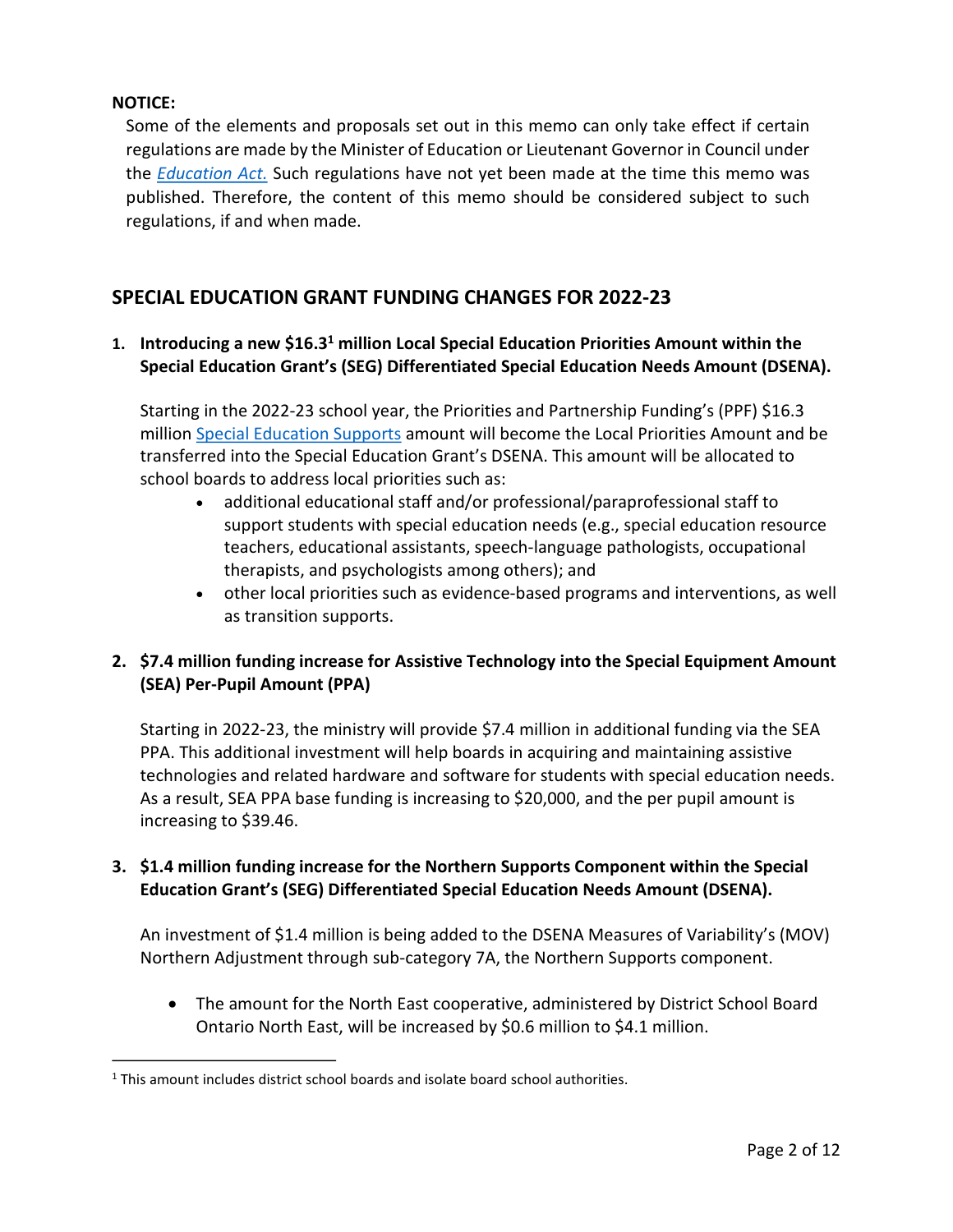- The amount for the North West cooperative, administered by Thunder Bay Catholic District School Board, will be increased by \$0.3 million to \$2.2 million.
- The amount for the Northern French-language cooperative, administered by the Conseil scolaire public du Grand Nord de l'Ontario, will be increased by \$0.5 million to \$3.6 million.

Funding provided through the Northern Adjustment category of the MOV may only be used for its intended purpose – regionally determined special education priorities that are addressed through joint, innovative and cost-effective special education programs and services that serve northern district school boards and isolate board school authorities.

## **EDUCATION AND COMMUNITY PARTNERSHIP PROGRAM (ECPP) APPLICATION PROCESS FOR 2022-23**

The Ministry of Education is inviting school boards to submit applications to renew existing ECPPs. To support our ongoing commitment to reduce administrative burden the ministry will provide school boards with prepopulated 2022-23 ECPP application forms. School boards with no program changes will only be required to verify information and provide their 2022-23 projected costs. School boards that have ECPP program changes (e.g. new facility partner, expanded Education Programs) will update the application form accordingly. Further information will be made available on th[e Education and Community Partnership Program \(ECPP\) website.](https://efis.fma.csc.gov.on.ca/faab/Section%2023.htm)

### **DSENA TABLES FOR 2022-23, 2021-22 AND 2020-21 SCHOOL YEARS**

Appendix 1: Differentiated Special Education Needs Amount Table – 2022-23 Projections. This table provides the 2022-23 projected DSENA amounts for each school board as they will appear in the DSENA Table of the Grants for Student Needs — Legislative Grants for the 2022-23 School Board Fiscal Year.

Appendix 2: Differentiated Special Education Needs Amount Table - 2021-22 Revised Estimates. This table provides revised 2021-22 DSENA amounts for each school board, based on 2021-22 Revised Estimates average daily enrolment submissions as they will appear in the DSENA Table of the Grants for Student Needs — Legislative Grants for the 2021-22 School Board Fiscal Year. Once final average daily enrolment for 2021-22 is known, these table amounts will be finalized and the Legislative Grants updated again.

## Appendix 3: Differentiated Special Education Needs Amount Table - 2020-21 Revised Enrolment. This table provides 2020-21 amounts based on revised enrolment data as of February 2022. This table provides an update over amounts calculated using Revised Estimates average daily enrolment from 2020-21. These amounts are subject to change and will be updated once average daily enrolment counts for 2020-21 are finalized, these changes will be reflected in a final Legislative Grants update.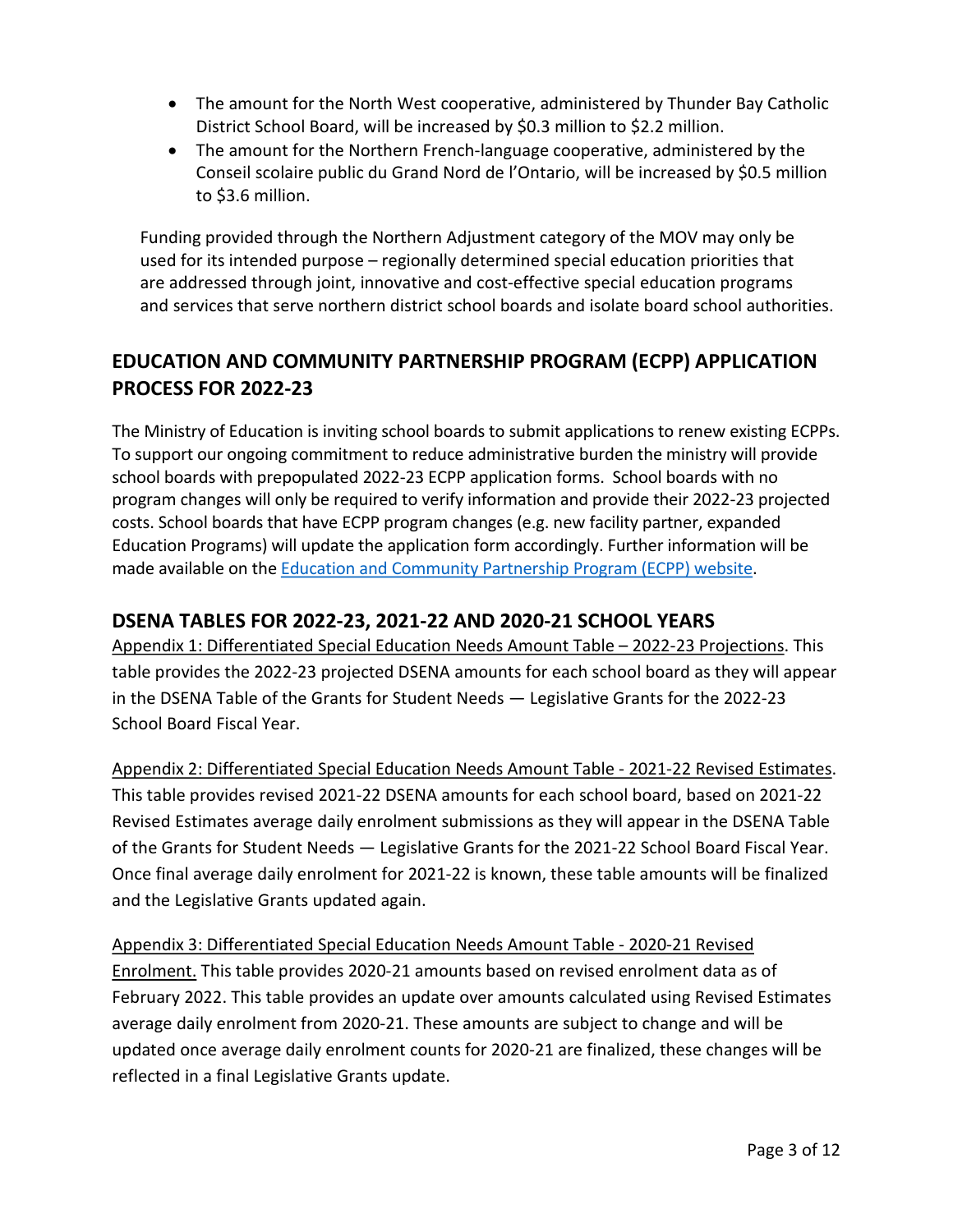I trust that you will find this information regarding the 2022-23 Special Education Grant and the DSENA Tables helpful. Thank you once again for the support you provide to students with special education needs.

Sincerely,

*Original signed by*

Claudine Munroe Director Special Education / Success for All Branch

cc. Special Education Advisory Committees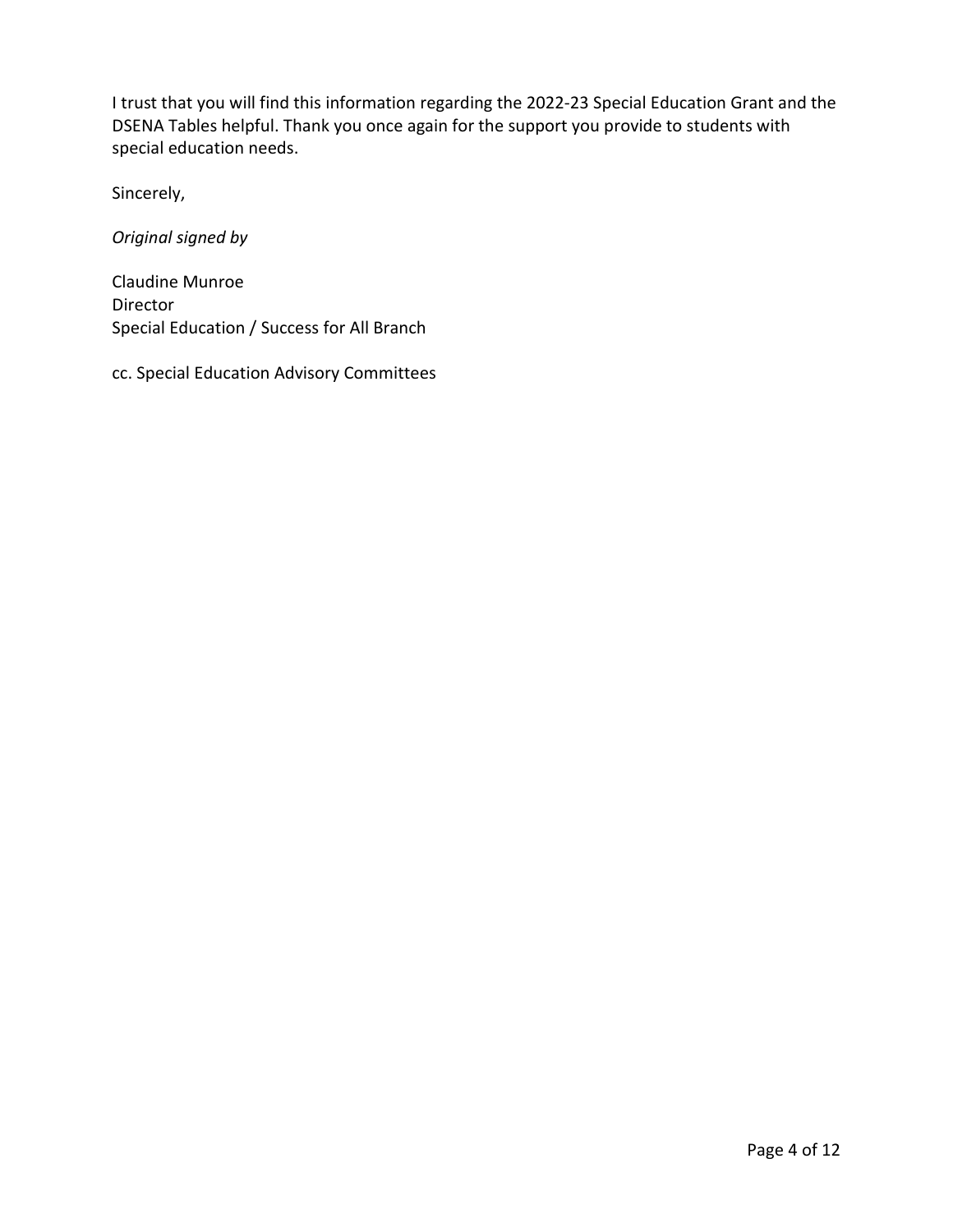## **APPENDIX 1: DIFFERENTIATED SPECIAL EDUCATION NEEDS AMOUNT (DSENA) TABLE - 2022-23 Projections**

Note: these amounts have been calculated based on 2022-23 Projected average daily enrolment counts.

| Item | Column 1<br><b>Name of Board</b>                                      | Column <sub>2</sub><br>Projected<br><b>Measures of</b><br><b>Variability Amount,</b><br>in dollars | Column 3<br><b>Projected Special</b><br><b>Education</b><br><b>Statistical</b><br><b>Prediction Model</b><br>Amount, in dollars | Column 4<br><b>Projected Other</b><br><b>Staffing Resources</b><br>Amount, in dollars |
|------|-----------------------------------------------------------------------|----------------------------------------------------------------------------------------------------|---------------------------------------------------------------------------------------------------------------------------------|---------------------------------------------------------------------------------------|
| 1    | Algoma District School Board                                          | 3,517,933                                                                                          | 5,043,121                                                                                                                       | 187,906                                                                               |
| 2    | Algonquin and Lakeshore Catholic District School<br>Board             | 2,452,388                                                                                          | 5,137,149                                                                                                                       | 167,708                                                                               |
| 3    | Avon Maitland District School Board                                   | 1,829,994                                                                                          | 7,055,141                                                                                                                       | 194,644                                                                               |
| 4    | <b>Bluewater District School Board</b>                                | 2,530,403                                                                                          | 8,233,349                                                                                                                       | 233,701                                                                               |
| 5    | Brant Haldimand Norfolk Catholic District School<br>Board             | 2,025,133                                                                                          | 4,877,763                                                                                                                       | 153,432                                                                               |
| 6    | Bruce-Grey Catholic District School Board                             | 1,213,566                                                                                          | 2,280,076                                                                                                                       | 82,552                                                                                |
| 7    | Catholic District School Board of Eastern Ontario                     | 2,543,942                                                                                          | 6,166,313                                                                                                                       | 191,008                                                                               |
| 8    | Conseil des écoles publiques de l'Est de l'Ontario                    | 4,088,977                                                                                          | 6,714,626                                                                                                                       | 234,530                                                                               |
| 9    | Conseil scolaire catholique MonAvenir                                 | 3,930,641                                                                                          | 5,815,528                                                                                                                       | 212,545                                                                               |
| 10   | Conseil scolaire catholique Providence                                | 3,552,959                                                                                          | 3,519,017                                                                                                                       | 156,947                                                                               |
| 11   | Conseil scolaire de district catholique de l'Est ontarien             | 3,282,735                                                                                          | 4,370,235                                                                                                                       | 169,027                                                                               |
| 12   | Conseil scolaire de district catholique des Aurores<br>boréales       | 1,286,497                                                                                          | 363,680                                                                                                                         | 44,225                                                                                |
| 13   | Conseil scolaire de district catholique des Grandes<br>Rivières       | 3,073,644                                                                                          | 2,600,874                                                                                                                       | 127,894                                                                               |
| 14   | Conseil scolaire de district catholique du Centre-Est de<br>l'Ontario | 5,469,249                                                                                          | 9,632,280                                                                                                                       | 323,886                                                                               |
| 15   | Conseil scolaire de district catholique du Nouvel-<br>Ontario         | 3,322,773                                                                                          | 2,587,295                                                                                                                       | 132,791                                                                               |
| 16   | Conseil scolaire de district catholique Franco-Nord                   | 1,623,032                                                                                          | 1,257,018                                                                                                                       | 69,795                                                                                |
| 17   | Conseil scolaire public du Grand Nord de l'Ontario                    | 2,104,569                                                                                          | 1,142,828                                                                                                                       | 77,432                                                                                |
| 18   | Conseil scolaire public du Nord-Est de l'Ontario                      | 1,908,725                                                                                          | 943,675                                                                                                                         | 69,220                                                                                |
| 19   | Conseil scolaire Viamonde                                             | 4,010,946                                                                                          | 4,652,240                                                                                                                       | 190,030                                                                               |
| 20   | District School Board of Niagara                                      | 4,690,149                                                                                          | 17,202,140                                                                                                                      | 465,069                                                                               |
| 21   | District School Board Ontario North East                              | 2,911,343                                                                                          | 3,324,191                                                                                                                       | 139,557                                                                               |
| 22   | Dufferin-Peel Catholic District School Board                          | 7,803,257                                                                                          | 26,756,672                                                                                                                      | 728,436                                                                               |
| 23   | Durham Catholic District School Board                                 | 2,327,813                                                                                          | 8,379,451                                                                                                                       | 232,527                                                                               |
| 24   | Durham District School Board                                          | 8,484,721                                                                                          | 28,792,453                                                                                                                      | 784,929                                                                               |
| 25   | Grand Erie District School Board                                      | 3,258,594                                                                                          | 11,634,856                                                                                                                      | 319,560                                                                               |
| 26   | Greater Essex County District School Board                            | 4,056,710                                                                                          | 14,762,026                                                                                                                      | 401,169                                                                               |
| 27   | Halton Catholic District School Board                                 | 3,643,205                                                                                          | 13,657,524                                                                                                                      | 369,609                                                                               |
| 28   | Halton District School Board                                          | 6,861,115                                                                                          | 24,633,756                                                                                                                      | 664,712                                                                               |
| 29   | Hamilton-Wentworth Catholic District School Board                     | 3,149,740                                                                                          | 12,582,307                                                                                                                      | 336,995                                                                               |
| 30   | Hamilton-Wentworth District School Board                              | 6,137,312                                                                                          | 21,082,198                                                                                                                      | 575,825                                                                               |
| 31   | Hastings and Prince Edward District School Board                      | 2,638,734                                                                                          | 7,361,705                                                                                                                       | 217,832                                                                               |
| 32   | Huron Perth Catholic District School Board                            | 1,134,144                                                                                          | 2,090,670                                                                                                                       | 76,963                                                                                |
| 33   | Huron-Superior Catholic District School Board                         | 1,942,609                                                                                          | 1,976,006                                                                                                                       | 91,387                                                                                |
| 34   | Kawartha Pine Ridge District School Board                             | 4,552,000                                                                                          | 15,287,069                                                                                                                      | 422,382                                                                               |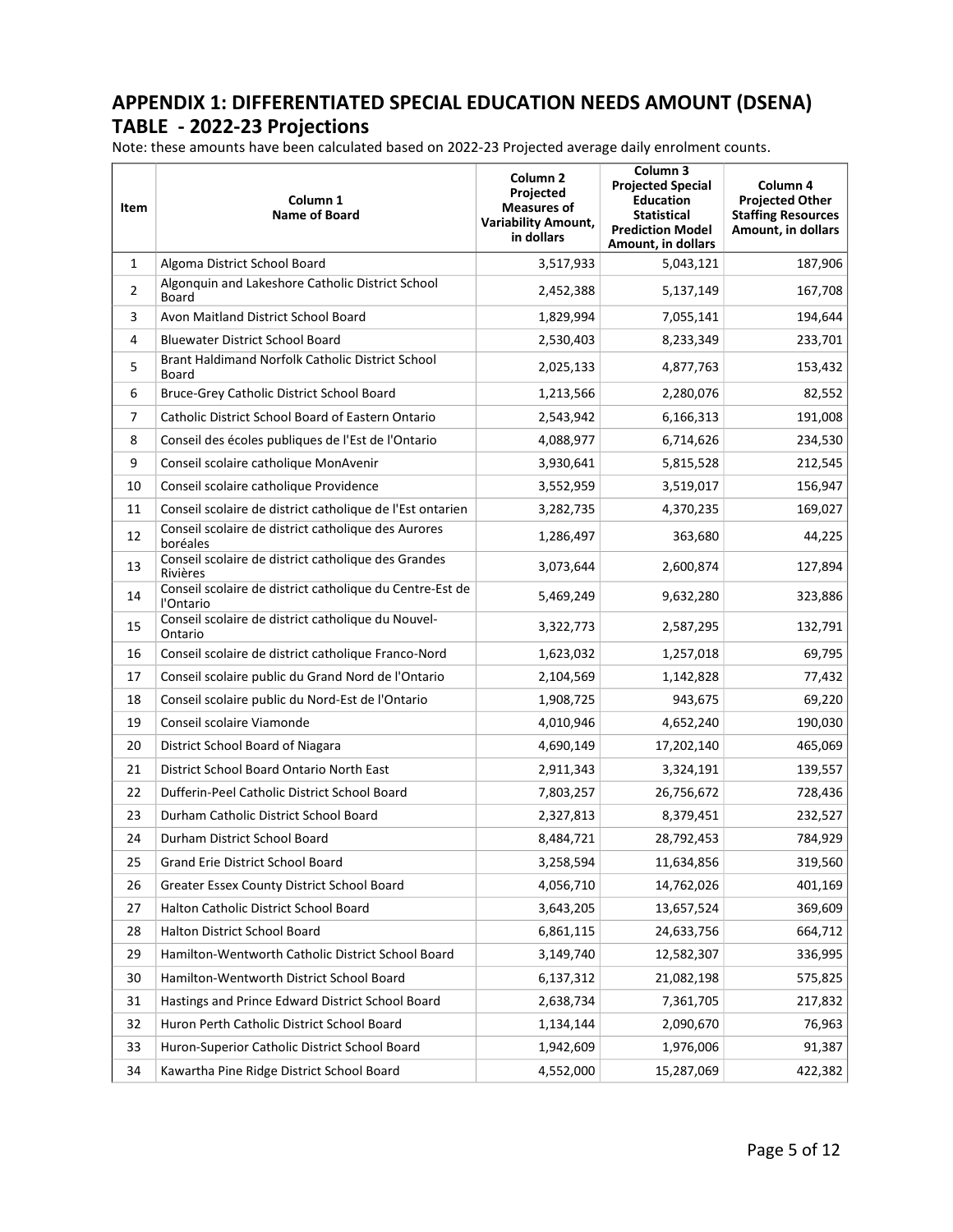| Item | Column 1<br><b>Name of Board</b>                                                      | Column <sub>2</sub><br>Projected<br><b>Measures of</b><br><b>Variability Amount,</b><br>in dollars | Column 3<br><b>Projected Special</b><br><b>Education</b><br><b>Statistical</b><br><b>Prediction Model</b><br>Amount, in dollars | Column 4<br><b>Projected Other</b><br><b>Staffing Resources</b><br>Amount, in dollars |
|------|---------------------------------------------------------------------------------------|----------------------------------------------------------------------------------------------------|---------------------------------------------------------------------------------------------------------------------------------|---------------------------------------------------------------------------------------|
| 35   | Keewatin-Patricia District School Board                                               | 2,902,075                                                                                          | 2,346,711                                                                                                                       | 119,042                                                                               |
| 36   | Kenora Catholic District School Board                                                 | 819,384                                                                                            | 616,814                                                                                                                         | 39,777                                                                                |
| 37   | Lakehead District School Board                                                        | 2,730,953                                                                                          | 3,794,762                                                                                                                       | 145,590                                                                               |
| 38   | Lambton Kent District School Board                                                    | 2,733,349                                                                                          | 10,099,507                                                                                                                      | 276,719                                                                               |
| 39   | Limestone District School Board                                                       | 2,817,297                                                                                          | 8,715,672                                                                                                                       | 249,694                                                                               |
| 40   | London District Catholic School Board                                                 | 2,655,860                                                                                          | 9,419,024                                                                                                                       | 260,961                                                                               |
| 41   | Near North District School Board                                                      | 2,607,924                                                                                          | 4,921,702                                                                                                                       | 166,462                                                                               |
| 42   | Niagara Catholic District School Board                                                | 2,264,300                                                                                          | 8,644,753                                                                                                                       | 236,722                                                                               |
| 43   | Nipissing-Parry Sound Catholic District School Board                                  | 984,380                                                                                            | 1,388,740                                                                                                                       | 59,256                                                                                |
| 44   | Northeastern Catholic District School Board                                           | 1,152,767                                                                                          | 1,109,412                                                                                                                       | 56,949                                                                                |
| 45   | Northwest Catholic District School Board                                              | 930,188                                                                                            | 537,452                                                                                                                         | 40,430                                                                                |
| 46   | Ottawa-Carleton District School Board                                                 | 8,667,594                                                                                          | 29,152,097                                                                                                                      | 796,208                                                                               |
| 47   | Ottawa Catholic District School Board                                                 | 5,018,210                                                                                          | 17,655,783                                                                                                                      | 481,321                                                                               |
| 48   | Peel District School Board                                                            | 17,145,072                                                                                         | 53,505,364                                                                                                                      | 1,478,777                                                                             |
| 49   | Peterborough Victoria Northumberland and<br>Clarington Catholic District School Board | 2,088,054                                                                                          | 6,275,889                                                                                                                       | 183,808                                                                               |
| 50   | <b>Rainbow District School Board</b>                                                  | 3,459,554                                                                                          | 5,843,264                                                                                                                       | 203,328                                                                               |
| 51   | Rainy River District School Board                                                     | 1,061,666                                                                                          | 1,114,069                                                                                                                       | 55,152                                                                                |
| 52   | Renfrew County Catholic District School Board                                         | 1,456,143                                                                                          | 2,295,248                                                                                                                       | 87,911                                                                                |
| 53   | Renfrew County District School Board                                                  | 2,321,611                                                                                          | 4,486,629                                                                                                                       | 151,464                                                                               |
| 54   | Simcoe County District School Board                                                   | 7,810,303                                                                                          | 23,581,579                                                                                                                      | 662,571                                                                               |
| 55   | Simcoe Muskoka Catholic District School Board                                         | 3,352,565                                                                                          | 9,847,021                                                                                                                       | 284,344                                                                               |
| 56   | St. Clair Catholic District School Board                                              | 1,907,724                                                                                          | 4,003,108                                                                                                                       | 132,807                                                                               |
| 57   | Sudbury Catholic District School Board                                                | 1,870,118                                                                                          | 2,730,167                                                                                                                       | 105,560                                                                               |
| 58   | Superior-Greenstone District School Board                                             | 701,397                                                                                            | 654,464                                                                                                                         | 38,106                                                                                |
| 59   | Superior North Catholic District School Board                                         | 400,856                                                                                            | 260,971                                                                                                                         | 23,677                                                                                |
| 60   | Thames Valley District School Board                                                   | 9,776,215                                                                                          | 33,898,715                                                                                                                      | 917,942                                                                               |
| 61   | Thunder Bay Catholic District School Board                                            | 2,165,957                                                                                          | 3,067,771                                                                                                                       | 118,729                                                                               |
| 62   | Toronto Catholic District School Board                                                | 8,513,951                                                                                          | 32,713,167                                                                                                                      | 867,051                                                                               |
| 63   | Toronto District School Board                                                         | 24,875,606                                                                                         | 86,931,925                                                                                                                      | 2,334,454                                                                             |
| 64   | Trillium Lakelands District School Board                                              | 2,631,847                                                                                          | 7,991,264                                                                                                                       | 230,777                                                                               |
| 65   | Upper Canada District School Board                                                    | 4,283,420                                                                                          | 12,622,535                                                                                                                      | 361,401                                                                               |
| 66   | Upper Grand District School Board                                                     | 4,208,130                                                                                          | 14,162,328                                                                                                                      | 391,849                                                                               |
| 67   | Waterloo Catholic District School Board                                               | 2,876,126                                                                                          | 9,831,542                                                                                                                       | 274,116                                                                               |
| 68   | Waterloo Region District School Board                                                 | 7,702,173                                                                                          | 25,284,551                                                                                                                      | 695,728                                                                               |
| 69   | Wellington Catholic District School Board                                             | 1,711,645                                                                                          | 3,219,780                                                                                                                       | 112,444                                                                               |
| 70   | Windsor-Essex Catholic District School Board                                          | 2,273,704                                                                                          | 8,248,839                                                                                                                       | 228,687                                                                               |
| 71   | York Catholic District School Board                                                   | 4,816,156                                                                                          | 19,175,491                                                                                                                      | 508,716                                                                               |
| 72   | York Region District School Board                                                     | 12,519,499                                                                                         | 46,955,072                                                                                                                      | 1,246,425                                                                             |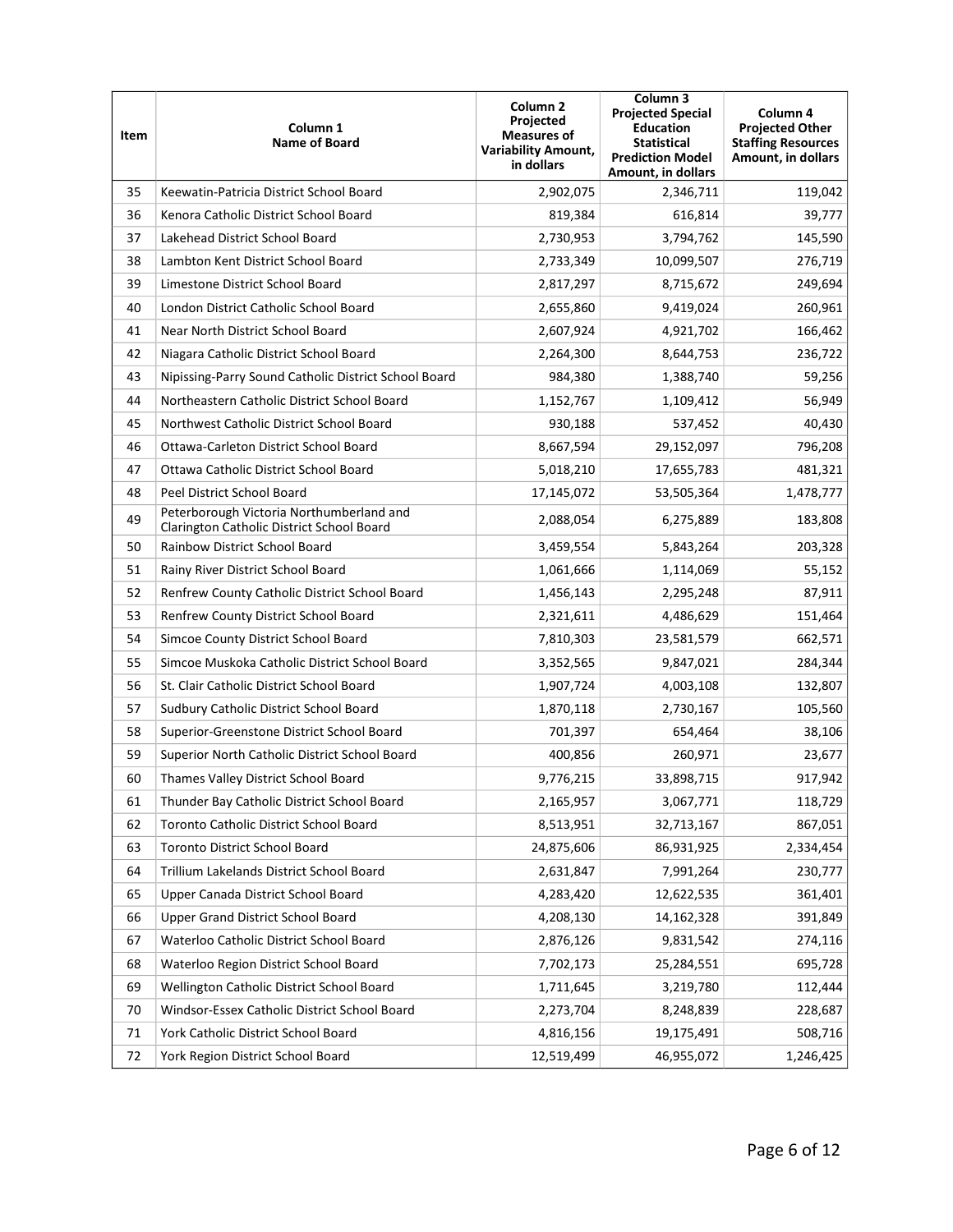### **APPENDIX 2: DIFFERENTIATED SPECIAL EDUCATION NEEDS AMOUNT (DSENA) TABLE - 2021-22 Revised Estimates**

**Note:** for planning purposes please note that the 2021-22 DSENA Table amounts have been adjusted to reflect enrolment changes (from 2021-22 Projections to Revised Estimates) and the Legislative Grants for 2021-22 will updated to reflect these changes. Consistent with previous years, once final average daily enrolment for 2021-22 is known, the DSENA Table amounts will be finalized and the Legislative Grants updated again.

| Item         | Column 1<br>Name of board                                             | Column <sub>2</sub><br><b>Revised Estimates</b><br><b>Measures of</b><br><b>Variability Amount,</b><br>in dollars | Column 3<br><b>Revised Estimates</b><br><b>Special Education</b><br><b>Statistical</b><br><b>Prediction Model</b><br>Amount, in dollars | Column 4<br><b>Revised Estimates</b><br><b>Other Staffing</b><br><b>Resources Amount,</b><br>in dollars |
|--------------|-----------------------------------------------------------------------|-------------------------------------------------------------------------------------------------------------------|-----------------------------------------------------------------------------------------------------------------------------------------|---------------------------------------------------------------------------------------------------------|
| $\mathbf{1}$ | Algoma District School Board                                          | 3,506,078                                                                                                         | 5,134,776                                                                                                                               | 189,537                                                                                                 |
| 2            | Algonquin and Lakeshore Catholic District School<br>Board             | 2,424,195                                                                                                         | 5,070,554                                                                                                                               | 165,702                                                                                                 |
| 3            | Avon Maitland District School Board                                   | 1,820,832                                                                                                         | 7,046,153                                                                                                                               | 194,240                                                                                                 |
| 4            | <b>Bluewater District School Board</b>                                | 2,386,807                                                                                                         | 7,996,155                                                                                                                               | 225,768                                                                                                 |
| 5            | Brant Haldimand Norfolk Catholic District School<br>Board             | 2,000,436                                                                                                         | 4,795,088                                                                                                                               | 151,160                                                                                                 |
| 6            | Bruce-Grey Catholic District School Board                             | 1,204,026                                                                                                         | 2,301,397                                                                                                                               | 82,736                                                                                                  |
| 7            | Catholic District School Board of Eastern Ontario                     | 2,498,536                                                                                                         | 6,046,774                                                                                                                               | 187,550                                                                                                 |
| 8            | Conseil des écoles publiques de l'Est de l'Ontario                    | 3,985,582                                                                                                         | 6,504,585                                                                                                                               | 227,998                                                                                                 |
| 9            | Conseil scolaire catholique MonAvenir                                 | 3,947,839                                                                                                         | 5,793,416                                                                                                                               | 212,423                                                                                                 |
| 10           | Conseil scolaire catholique Providence                                | 3,526,428                                                                                                         | 3,486,021                                                                                                                               | 155,671                                                                                                 |
| 11           | Conseil scolaire de district catholique de l'Est<br>ontarien          | 3,261,362                                                                                                         | 4,382,172                                                                                                                               | 168,796                                                                                                 |
| 12           | Conseil scolaire de district catholique des Aurores<br>boréales       | 1,203,347                                                                                                         | 336,684                                                                                                                                 | 41,861                                                                                                  |
| 13           | Conseil scolaire de district catholique des Grandes<br>Rivières       | 3,062,689                                                                                                         | 2,627,093                                                                                                                               | 128,164                                                                                                 |
| 14           | Conseil scolaire de district catholique du Centre-Est<br>de l'Ontario | 5,369,864                                                                                                         | 9,326,964                                                                                                                               | 315,484                                                                                                 |
| 15           | Conseil scolaire de district catholique du Nouvel-<br>Ontario         | 3,275,111                                                                                                         | 2,576,988                                                                                                                               | 131,540                                                                                                 |
| 16           | Conseil scolaire de district catholique Franco-Nord                   | 1,602,833                                                                                                         | 1,225,369                                                                                                                               | 68,651                                                                                                  |
| 17           | Conseil scolaire public du Grand Nord de l'Ontario                    | 2,083,898                                                                                                         | 1,126,694                                                                                                                               | 76,604                                                                                                  |
| 18           | Conseil scolaire public du Nord-Est de l'Ontario                      | 1,883,636                                                                                                         | 928,723                                                                                                                                 | 68,322                                                                                                  |
| 19           | Conseil scolaire Viamonde                                             | 3,975,831                                                                                                         | 4,540,751                                                                                                                               | 186,953                                                                                                 |
| 20           | District School Board of Niagara                                      | 4,525,262                                                                                                         | 16,743,757                                                                                                                              | 452,166                                                                                                 |
| 21           | District School Board Ontario North East                              | 3,093,495                                                                                                         | 3,599,474                                                                                                                               | 149,027                                                                                                 |
| 22           | Dufferin-Peel Catholic District School Board                          | 7,992,304                                                                                                         | 27,176,329                                                                                                                              | 741,237                                                                                                 |
| 23           | Durham Catholic District School Board                                 | 2,247,881                                                                                                         | 8,268,461                                                                                                                               | 228,542                                                                                                 |
| 24           | Durham District School Board                                          | 8,393,177                                                                                                         | 28,655,286                                                                                                                              | 780,332                                                                                                 |
| 25           | Grand Erie District School Board                                      | 3,290,502                                                                                                         | 11,501,901                                                                                                                              | 317,472                                                                                                 |
| 26           | Greater Essex County District School Board                            | 3,984,503                                                                                                         | 14,781,566                                                                                                                              | 400,112                                                                                                 |
| 27           | Halton Catholic District School Board                                 | 3,570,447                                                                                                         | 13,200,388                                                                                                                              | 358,617                                                                                                 |
| 28           | Halton District School Board                                          | 6,952,364                                                                                                         | 24,268,773                                                                                                                              | 659,141                                                                                                 |
| 29           | Hamilton-Wentworth Catholic District School Board                     | 3,143,284                                                                                                         | 12,466,775                                                                                                                              | 334,476                                                                                                 |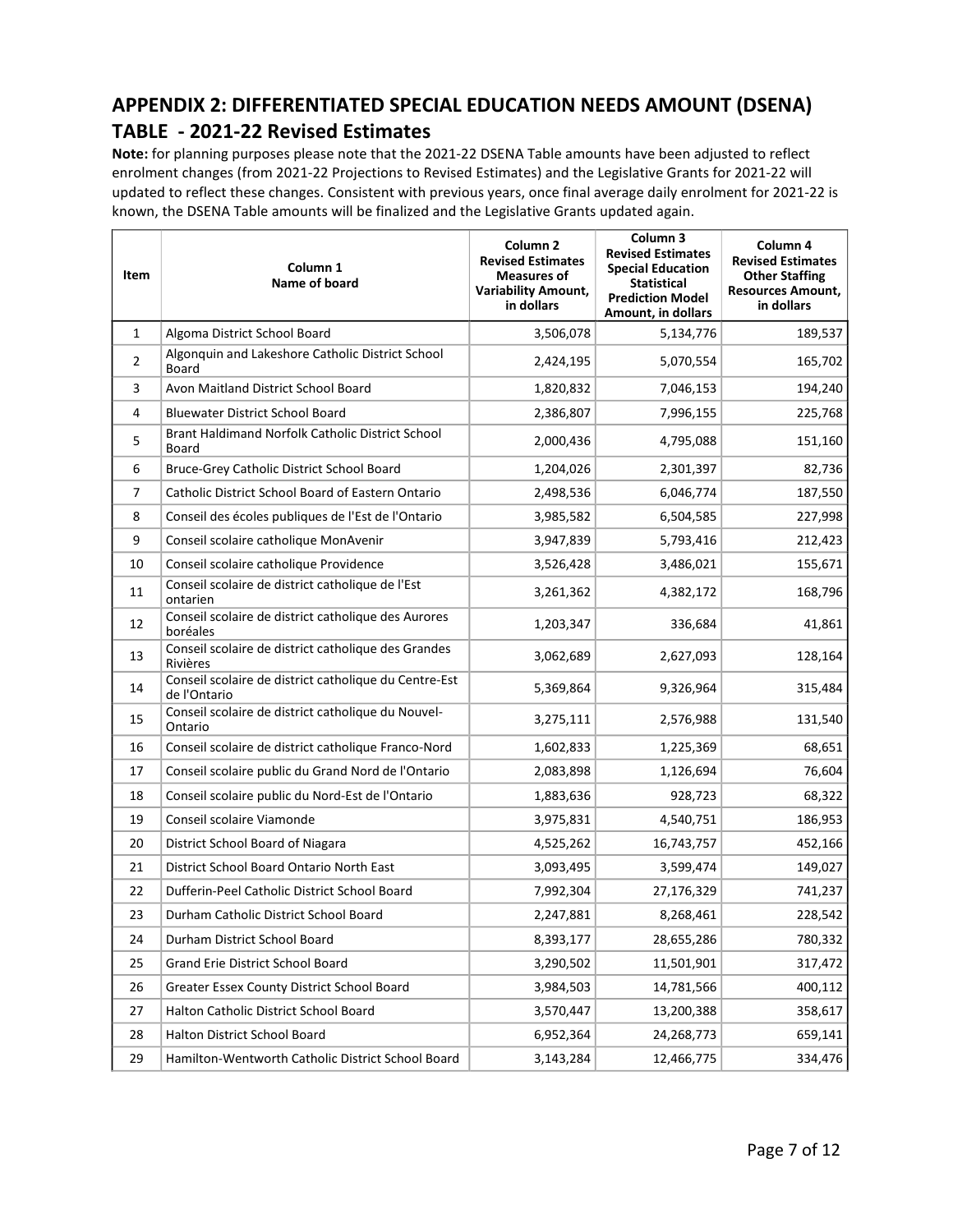| Item | Column 1<br>Name of board                                                             | Column <sub>2</sub><br><b>Revised Estimates</b><br><b>Measures of</b><br><b>Variability Amount,</b><br>in dollars | Column <sub>3</sub><br><b>Revised Estimates</b><br><b>Special Education</b><br><b>Statistical</b><br><b>Prediction Model</b><br>Amount, in dollars | Column 4<br><b>Revised Estimates</b><br><b>Other Staffing</b><br><b>Resources Amount,</b><br>in dollars |
|------|---------------------------------------------------------------------------------------|-------------------------------------------------------------------------------------------------------------------|----------------------------------------------------------------------------------------------------------------------------------------------------|---------------------------------------------------------------------------------------------------------|
| 30   | Hamilton-Wentworth District School Board                                              | 6,031,649                                                                                                         | 20,787,692                                                                                                                                         | 567,597                                                                                                 |
| 31   | Hastings and Prince Edward District School Board                                      | 2,560,158                                                                                                         | 7,185,214                                                                                                                                          | 212,508                                                                                                 |
| 32   | Huron Perth Catholic District School Board                                            | 1,148,071                                                                                                         | 2,067,879                                                                                                                                          | 76,715                                                                                                  |
| 33   | Huron-Superior Catholic District School Board                                         | 1,936,439                                                                                                         | 1,945,737                                                                                                                                          | 90,571                                                                                                  |
| 34   | Kawartha Pine Ridge District School Board                                             | 4,266,513                                                                                                         | 14,436,730                                                                                                                                         | 398,806                                                                                                 |
| 35   | Keewatin-Patricia District School Board                                               | 2,762,614                                                                                                         | 2,290,855                                                                                                                                          | 114,930                                                                                                 |
| 36   | Kenora Catholic District School Board                                                 | 807,507                                                                                                           | 619,636                                                                                                                                            | 39,513                                                                                                  |
| 37   | Lakehead District School Board                                                        | 2,728,617                                                                                                         | 3,803,793                                                                                                                                          | 145,688                                                                                                 |
| 38   | Lambton Kent District School Board                                                    | 2,627,198                                                                                                         | 9,932,531                                                                                                                                          | 271,039                                                                                                 |
| 39   | Limestone District School Board                                                       | 2,808,112                                                                                                         | 8,566,276                                                                                                                                          | 246,387                                                                                                 |
| 40   | London District Catholic School Board                                                 | 2,564,105                                                                                                         | 9,151,165                                                                                                                                          | 253,476                                                                                                 |
| 41   | Near North District School Board                                                      | 2,569,578                                                                                                         | 4,900,343                                                                                                                                          | 165,185                                                                                                 |
| 42   | Niagara Catholic District School Board                                                | 2,225,819                                                                                                         | 8,692,984                                                                                                                                          | 236,912                                                                                                 |
| 43   | Nipissing-Parry Sound Catholic District School Board                                  | 963,960                                                                                                           | 1,367,500                                                                                                                                          | 58,321                                                                                                  |
| 44   | Northeastern Catholic District School Board                                           | 1,126,408                                                                                                         | 1,113,775                                                                                                                                          | 56,422                                                                                                  |
| 45   | Northwest Catholic District School Board                                              | 917,442                                                                                                           | 548,523                                                                                                                                            | 40,321                                                                                                  |
| 46   | Ottawa-Carleton District School Board                                                 | 8,251,044                                                                                                         | 28,514,564                                                                                                                                         | 774,450                                                                                                 |
| 47   | Ottawa Catholic District School Board                                                 | 4,995,017                                                                                                         | 17,253,617                                                                                                                                         | 472,539                                                                                                 |
| 48   | Peel District School Board                                                            | 17,262,043                                                                                                        | 53,289,024                                                                                                                                         | 1,477,088                                                                                               |
| 49   | Peterborough Victoria Northumberland and<br>Clarington Catholic District School Board | 2,053,230                                                                                                         | 6,221,547                                                                                                                                          | 181,924                                                                                                 |
| 50   | Rainbow District School Board                                                         | 3,483,749                                                                                                         | 6,042,357                                                                                                                                          | 207,948                                                                                                 |
| 51   | Rainy River District School Board                                                     | 1,067,121                                                                                                         | 1,144,068                                                                                                                                          | 55,819                                                                                                  |
| 52   | Renfrew County Catholic District School Board                                         | 1,418,573                                                                                                         | 2,214,884                                                                                                                                          | 85,398                                                                                                  |
| 53   | Renfrew County District School Board                                                  | 2,298,966                                                                                                         | 4,366,242                                                                                                                                          | 148,450                                                                                                 |
| 54   | Simcoe County District School Board                                                   | 7,281,537                                                                                                         | 23,023,834                                                                                                                                         | 640,096                                                                                                 |
| 55   | Simcoe Muskoka Catholic District School Board                                         | 3,340,186                                                                                                         | 9,549,422                                                                                                                                          | 277,899                                                                                                 |
| 56   | St. Clair Catholic District School Board                                              | 1,872,124                                                                                                         | 3,853,240                                                                                                                                          | 128,904                                                                                                 |
| 57   | Sudbury Catholic District School Board                                                | 1,904,576                                                                                                         | 2,772,776                                                                                                                                          | 107,108                                                                                                 |
| 58   | Superior-Greenstone District School Board                                             | 716,657                                                                                                           | 683,182                                                                                                                                            | 38,946                                                                                                  |
| 59   | Superior North Catholic District School Board                                         | 397,892                                                                                                           | 271,686                                                                                                                                            | 23,758                                                                                                  |
| 60   | Thames Valley District School Board                                                   | 9,462,043                                                                                                         | 33,273,772                                                                                                                                         | 898,612                                                                                                 |
| 61   | Thunder Bay Catholic District School Board                                            | 2,171,392                                                                                                         | 3,033,668                                                                                                                                          | 118,083                                                                                                 |
| 62   | Toronto Catholic District School Board                                                | 8,745,221                                                                                                         | 33,178,729                                                                                                                                         | 881,728                                                                                                 |
| 63   | <b>Toronto District School Board</b>                                                  | 25,360,455                                                                                                        | 87,642,539                                                                                                                                         | 2,359,963                                                                                               |
| 64   | Trillium Lakelands District School Board                                              | 2,639,295                                                                                                         | 8,261,994                                                                                                                                          | 236,548                                                                                                 |
| 65   | Upper Canada District School Board                                                    | 4,162,006                                                                                                         | 12,309,636                                                                                                                                         | 352,395                                                                                                 |
| 66   | <b>Upper Grand District School Board</b>                                              | 4,125,138                                                                                                         | 13,908,652                                                                                                                                         | 384,883                                                                                                 |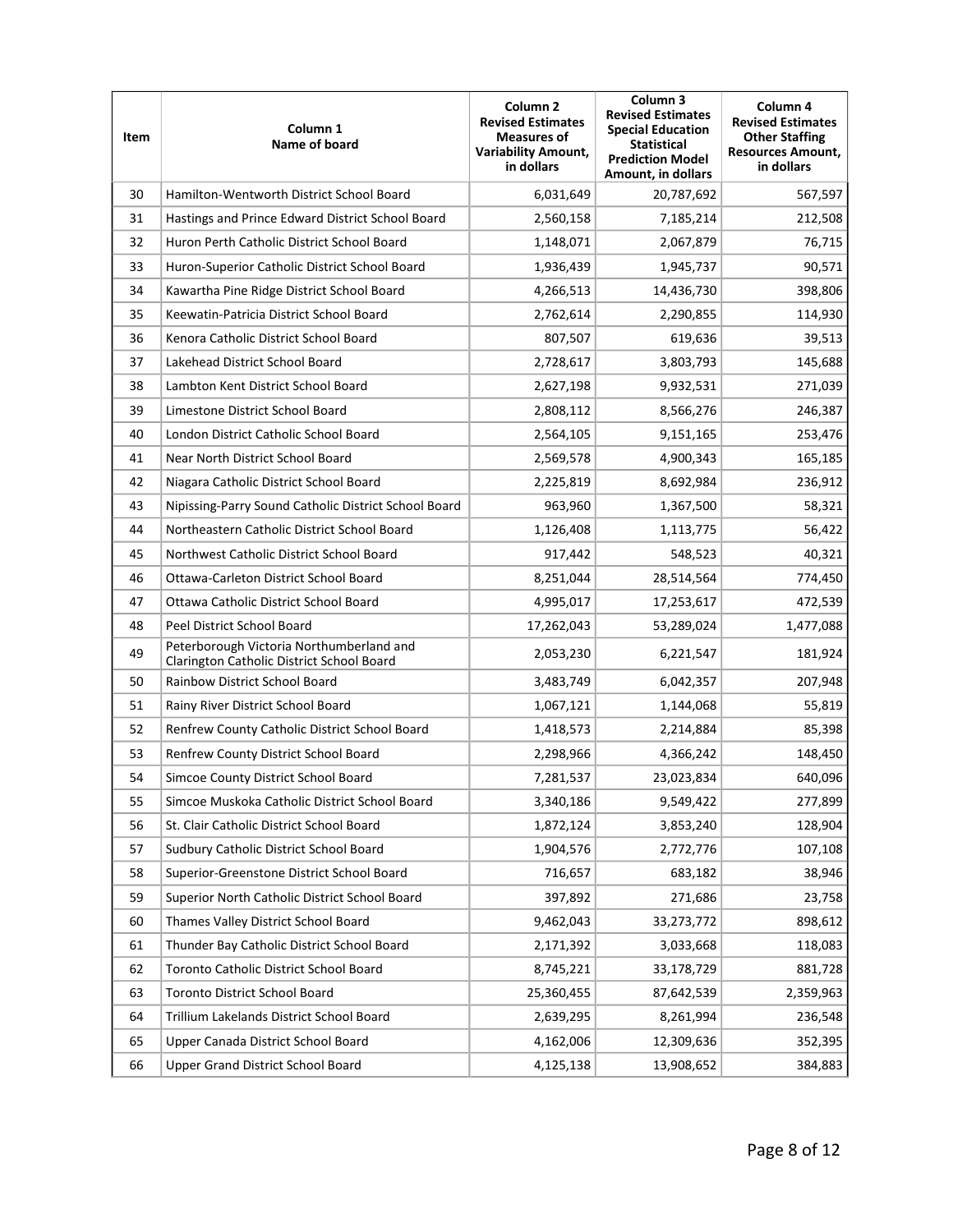| Item | Column 1<br>Name of board                    | Column <sub>2</sub><br><b>Revised Estimates</b><br>Measures of<br><b>Variability Amount,</b><br>in dollars | Column 3<br><b>Revised Estimates</b><br><b>Special Education</b><br><b>Statistical</b><br><b>Prediction Model</b><br>Amount, in dollars | Column 4<br><b>Revised Estimates</b><br><b>Other Staffing</b><br><b>Resources Amount,</b><br>in dollars |
|------|----------------------------------------------|------------------------------------------------------------------------------------------------------------|-----------------------------------------------------------------------------------------------------------------------------------------|---------------------------------------------------------------------------------------------------------|
| 67   | Waterloo Catholic District School Board      | 2,742,804                                                                                                  | 9,409,552                                                                                                                               | 262,566                                                                                                 |
| 68   | Waterloo Region District School Board        | 7,569,652                                                                                                  | 24,958,769                                                                                                                              | 686,329                                                                                                 |
| 69   | Wellington Catholic District School Board    | 1,655,161                                                                                                  | 3,107,233                                                                                                                               | 108,877                                                                                                 |
| 70   | Windsor-Essex Catholic District School Board | 2,361,956                                                                                                  | 8,261,536                                                                                                                               | 230,770                                                                                                 |
| 71   | York Catholic District School Board          | 4,893,393                                                                                                  | 19,216,872                                                                                                                              | 511,256                                                                                                 |
| 72   | York Region District School Board            | 12,566,940                                                                                                 | 46,800,745                                                                                                                              | 1,244,506                                                                                               |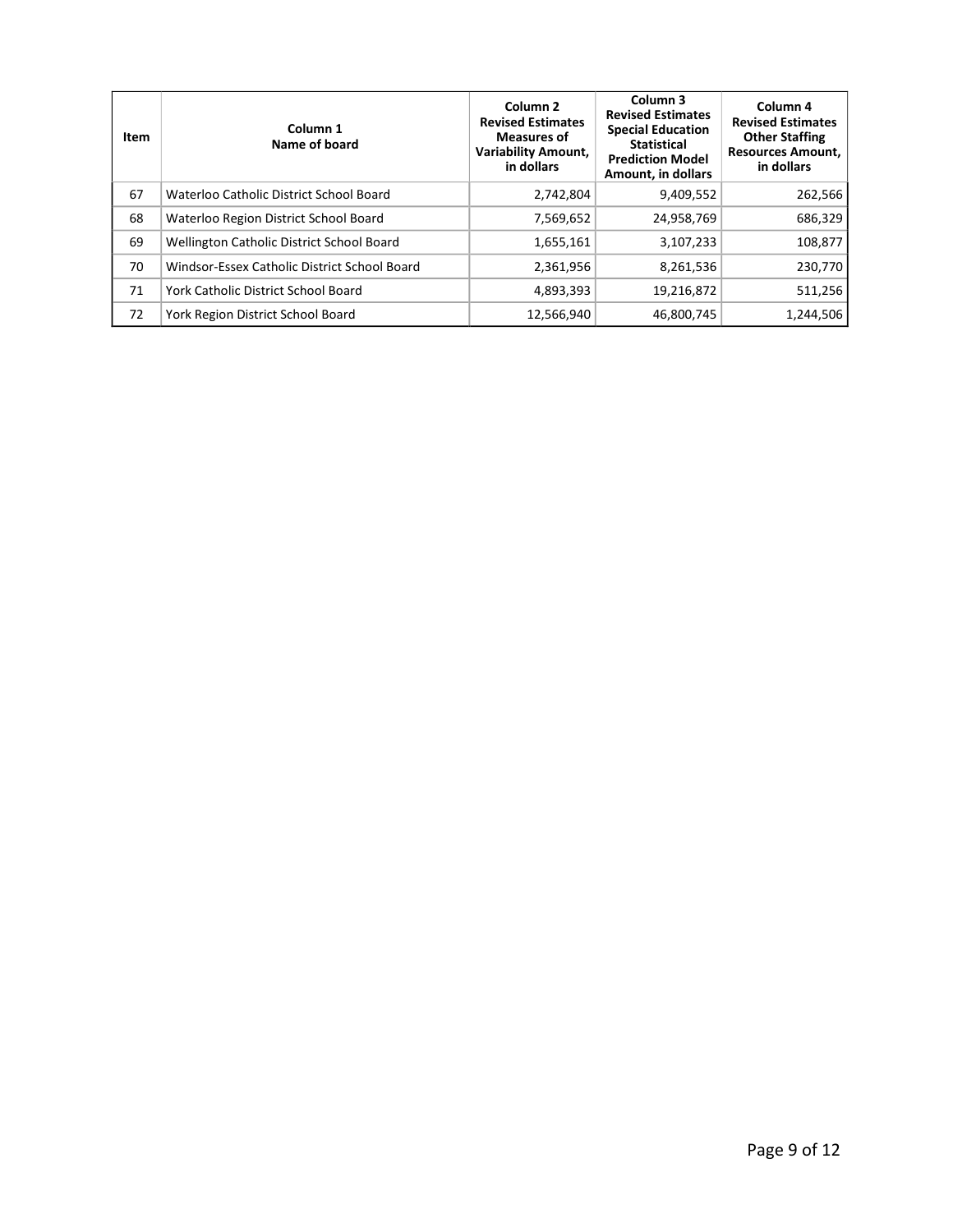# **APPENDIX 3: DIFFERENTIATED SPECIAL EDUCATION NEEDS AMOUNT (DSENA) TABLE - 2020-21 Revised Enrolment**

**Note**: for planning purposes please note that the 2020-21 DSENA Table amounts have been updated to reflect average daily enrolment counts for the 2020-21 school year as of February 2022. These ADE counts are not yet finalized, thus these amounts are subject to change. Consistent with past years, once final average daily enrolment is known for the 2020-21 school year these DSENA Table amounts will be finalized and the Legislative Grants updated one final time.

| Item           | Column 1<br>Name of board                                             | Column <sub>2</sub><br><b>Revised Measures</b><br>of Variability<br>Amount, in dollars | Column 3<br><b>Revised special</b><br><b>Education</b><br><b>Statistical</b><br><b>Prediction Model</b><br>Amount, in dollars | Column 4<br><b>Revised Other</b><br><b>Staffing Resources</b><br>Amount, in dollars |
|----------------|-----------------------------------------------------------------------|----------------------------------------------------------------------------------------|-------------------------------------------------------------------------------------------------------------------------------|-------------------------------------------------------------------------------------|
| $\mathbf{1}$   | Algoma District School Board                                          | 3,386,905                                                                              | 4,730,491                                                                                                                     | 178,542                                                                             |
| $\overline{2}$ | Algonquin and Lakeshore Catholic District School<br><b>Board</b>      | 2,354,644                                                                              | 4,987,457                                                                                                                     | 162,420                                                                             |
| 3              | Avon Maitland District School Board                                   | 1,804,010                                                                              | 7,066,792                                                                                                                     | 194,208                                                                             |
| 4              | <b>Bluewater District School Board</b>                                | 2,240,402                                                                              | 7,677,785                                                                                                                     | 215,987                                                                             |
| 5              | Brant Haldimand Norfolk Catholic District School<br>Board             | 1,982,808                                                                              | 4,627,574                                                                                                                     | 147,205                                                                             |
| 6              | Bruce-Grey Catholic District School Board                             | 1,236,907                                                                              | 2,235,595                                                                                                                     | 81,956                                                                              |
| 7              | Catholic District School Board of Eastern Ontario                     | 2,479,402                                                                              | 6,025,582                                                                                                                     | 186,601                                                                             |
| 8              | Conseil des écoles publiques de l'Est de l'Ontario                    | 3,854,264                                                                              | 6,353,062                                                                                                                     | 221,999                                                                             |
| 9              | Conseil scolaire catholique MonAvenir                                 | 4,050,526                                                                              | 5,920,600                                                                                                                     | 217,088                                                                             |
| 10             | Conseil scolaire catholique Providence                                | 3,559,167                                                                              | 3,601,464                                                                                                                     | 158,647                                                                             |
| 11             | Conseil scolaire de district catholique de l'Est<br>ontarien          | 3,198,906                                                                              | 4,322,227                                                                                                                     | 166,143                                                                             |
| 12             | Conseil scolaire de district catholique des Aurores<br>boréales       | 1,195,051                                                                              | 330,080                                                                                                                       | 41,463                                                                              |
| 13             | Conseil scolaire de district catholique des Grandes<br>Rivières       | 3,049,750                                                                              | 2,603,016                                                                                                                     | 127,292                                                                             |
| 14             | Conseil scolaire de district catholique du Centre-Est<br>de l'Ontario | 5,194,367                                                                              | 9,189,523                                                                                                                     | 308,846                                                                             |
| 15             | Conseil scolaire de district catholique du Nouvel-<br>Ontario         | 3,398,025                                                                              | 2,664,096                                                                                                                     | 135,804                                                                             |
| 16             | Conseil scolaire de district catholique Franco-Nord                   | 1,567,144                                                                              | 1,214,578                                                                                                                     | 67,592                                                                              |
| 17             | Conseil scolaire public du Grand Nord de l'Ontario                    | 2,027,239                                                                              | 1,102,085                                                                                                                     | 74,820                                                                              |
| 18             | Conseil scolaire public du Nord-Est de l'Ontario                      | 1,850,618                                                                              | 941,617                                                                                                                       | 67,811                                                                              |
| 19             | Conseil scolaire Viamonde                                             | 3,978,803                                                                              | 4,562,986                                                                                                                     | 187,366                                                                             |
| 20             | District School Board of Niagara                                      | 4,366,238                                                                              | 16,095,539                                                                                                                    | 435,229                                                                             |
| 21             | District School Board Ontario North East                              | 2,941,757                                                                              | 3,334,971                                                                                                                     | 140,267                                                                             |
| 22             | Dufferin-Peel Catholic District School Board                          | 8,136,890                                                                              | 27,994,346                                                                                                                    | 761,058                                                                             |
| 23             | Durham Catholic District School Board                                 | 2,254,146                                                                              | 8,207,503                                                                                                                     | 227,288                                                                             |
| 24             | Durham District School Board                                          | 8,178,057                                                                              | 27,915,107                                                                                                                    | 760,267                                                                             |
| 25             | Grand Erie District School Board                                      | 3,192,210                                                                              | 11,310,030                                                                                                                    | 311,307                                                                             |
| 26             | Greater Essex County District School Board                            | 3,939,364                                                                              | 14,791,182                                                                                                                    | 399,230                                                                             |
| 27             | Halton Catholic District School Board                                 | 3,500,525                                                                              | 13,063,069                                                                                                                    | 354,171                                                                             |
| 28             | Halton District School Board                                          | 6,834,329                                                                              | 23,645,746                                                                                                                    | 643,549                                                                             |
| 29             | Hamilton-Wentworth Catholic District School Board                     | 3,106,342                                                                              | 12,386,615                                                                                                                    | 331,908                                                                             |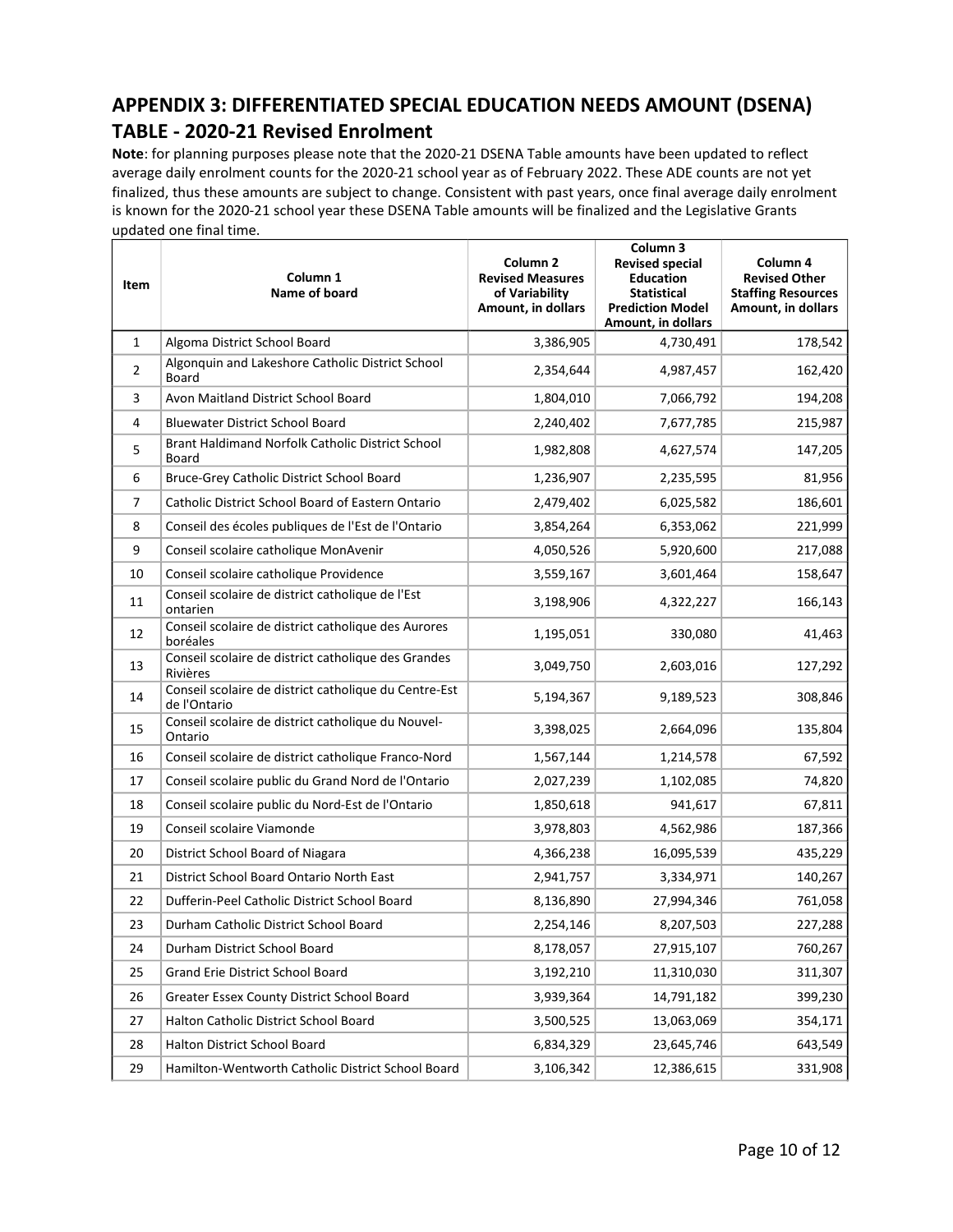| Item | Column 1<br>Name of board                                                             | Column <sub>2</sub><br><b>Revised Measures</b><br>of Variability<br>Amount, in dollars | Column 3<br><b>Revised special</b><br><b>Education</b><br><b>Statistical</b><br><b>Prediction Model</b><br>Amount, in dollars | Column 4<br><b>Revised Other</b><br><b>Staffing Resources</b><br>Amount, in dollars |
|------|---------------------------------------------------------------------------------------|----------------------------------------------------------------------------------------|-------------------------------------------------------------------------------------------------------------------------------|-------------------------------------------------------------------------------------|
| 30   | Hamilton-Wentworth District School Board                                              | 5,883,198                                                                              | 20,348,678                                                                                                                    | 555,212                                                                             |
| 31   | Hastings and Prince Edward District School Board                                      | 2,585,696                                                                              | 6,898,698                                                                                                                     | 206,967                                                                             |
| 32   | Huron Perth Catholic District School Board                                            | 1,186,079                                                                              | 2,040,140                                                                                                                     | 76,835                                                                              |
| 33   | Huron-Superior Catholic District School Board                                         | 1,924,782                                                                              | 1,889,802                                                                                                                     | 89,069                                                                              |
| 34   | Kawartha Pine Ridge District School Board                                             | 4,056,248                                                                              | 13,783,120                                                                                                                    | 380,699                                                                             |
| 35   | Keewatin-Patricia District School Board                                               | 2,774,804                                                                              | 2,177,044                                                                                                                     | 112,718                                                                             |
| 36   | Kenora Catholic District School Board                                                 | 701,837                                                                                | 561,737                                                                                                                       | 36,024                                                                              |
| 37   | Lakehead District School Board                                                        | 2,727,341                                                                              | 3,652,445                                                                                                                     | 142,410                                                                             |
| 38   | Lambton Kent District School Board                                                    | 2,532,937                                                                              | 9,675,443                                                                                                                     | 263,609                                                                             |
| 39   | Limestone District School Board                                                       | 2,828,162                                                                              | 8,474,075                                                                                                                     | 244,767                                                                             |
| 40   | London District Catholic School Board                                                 | 2,415,184                                                                              | 8,793,601                                                                                                                     | 242,824                                                                             |
| 41   | Near North District School Board                                                      | 2,512,183                                                                              | 4,716,025                                                                                                                     | 160,052                                                                             |
| 42   | Niagara Catholic District School Board                                                | 2,168,683                                                                              | 8,665,787                                                                                                                     | 235,040                                                                             |
| 43   | Nipissing-Parry Sound Catholic District School Board                                  | 908,746                                                                                | 1,321,273                                                                                                                     | 56,120                                                                              |
| 44   | Northeastern Catholic District School Board                                           | 1,017,551                                                                              | 1,044,034                                                                                                                     | 52,618                                                                              |
| 45   | Northwest Catholic District School Board                                              | 897,027                                                                                | 522,062                                                                                                                       | 39,258                                                                              |
| 46   | Ottawa-Carleton District School Board                                                 | 8,107,843                                                                              | 27,729,004                                                                                                                    | 754,937                                                                             |
| 47   | Ottawa Catholic District School Board                                                 | 4,912,689                                                                              | 16,951,616                                                                                                                    | 464,393                                                                             |
| 48   | Peel District School Board                                                            | 17,301,484                                                                             | 54,091,018                                                                                                                    | 1,494,277                                                                           |
| 49   | Peterborough Victoria Northumberland and<br>Clarington Catholic District School Board | 2,009,090                                                                              | 6,178,575                                                                                                                     | 180,003                                                                             |
| 50   | Rainbow District School Board                                                         | 3,572,381                                                                              | 5,853,821                                                                                                                     | 205,757                                                                             |
| 51   | Rainy River District School Board                                                     | 1,060,665                                                                              | 1,127,268                                                                                                                     | 55,245                                                                              |
| 52   | Renfrew County Catholic District School Board                                         | 1,337,393                                                                              | 2,140,697                                                                                                                     | 82,072                                                                              |
| 53   | Renfrew County District School Board                                                  | 2,244,268                                                                              | 4,290,657                                                                                                                     | 145,636                                                                             |
| 54   | Simcoe County District School Board                                                   | 7,229,147                                                                              | 22,369,660                                                                                                                    | 625,224                                                                             |
| 55   | Simcoe Muskoka Catholic District School Board                                         | 3,327,758                                                                              | 9,399,612                                                                                                                     | 274,401                                                                             |
| 56   | St. Clair Catholic District School Board                                              | 1,845,438                                                                              | 3,847,014                                                                                                                     | 128,118                                                                             |
| 57   | Sudbury Catholic District School Board                                                | 1,899,393                                                                              | 2,710,980                                                                                                                     | 105,617                                                                             |
| 58   | Superior-Greenstone District School Board                                             | 685,494                                                                                | 670,635                                                                                                                       | 37,949                                                                              |
| 59   | Superior North Catholic District School Board                                         | 386,944                                                                                | 274,480                                                                                                                       | 23,503                                                                              |
| 60   | Thames Valley District School Board                                                   | 9,163,725                                                                              | 32,344,692                                                                                                                    | 872,871                                                                             |
| 61   | Thunder Bay Catholic District School Board                                            | 2,209,931                                                                              | 3,068,989                                                                                                                     | 119,519                                                                             |
| 62   | Toronto Catholic District School Board                                                | 8,998,950                                                                              | 34,260,701                                                                                                                    | 909,286                                                                             |
| 63   | Toronto District School Board                                                         | 26,087,059                                                                             | 89,601,257                                                                                                                    | 2,415,359                                                                           |
| 64   | Trillium Lakelands District School Board                                              | 2,521,803                                                                              | 7,971,540                                                                                                                     | 227,947                                                                             |
| 65   | Upper Canada District School Board                                                    | 4,110,946                                                                              | 12,059,416                                                                                                                    | 345,994                                                                             |
| 66   | Upper Grand District School Board                                                     | 4,016,470                                                                              | 13,616,126                                                                                                                    | 376,400                                                                             |